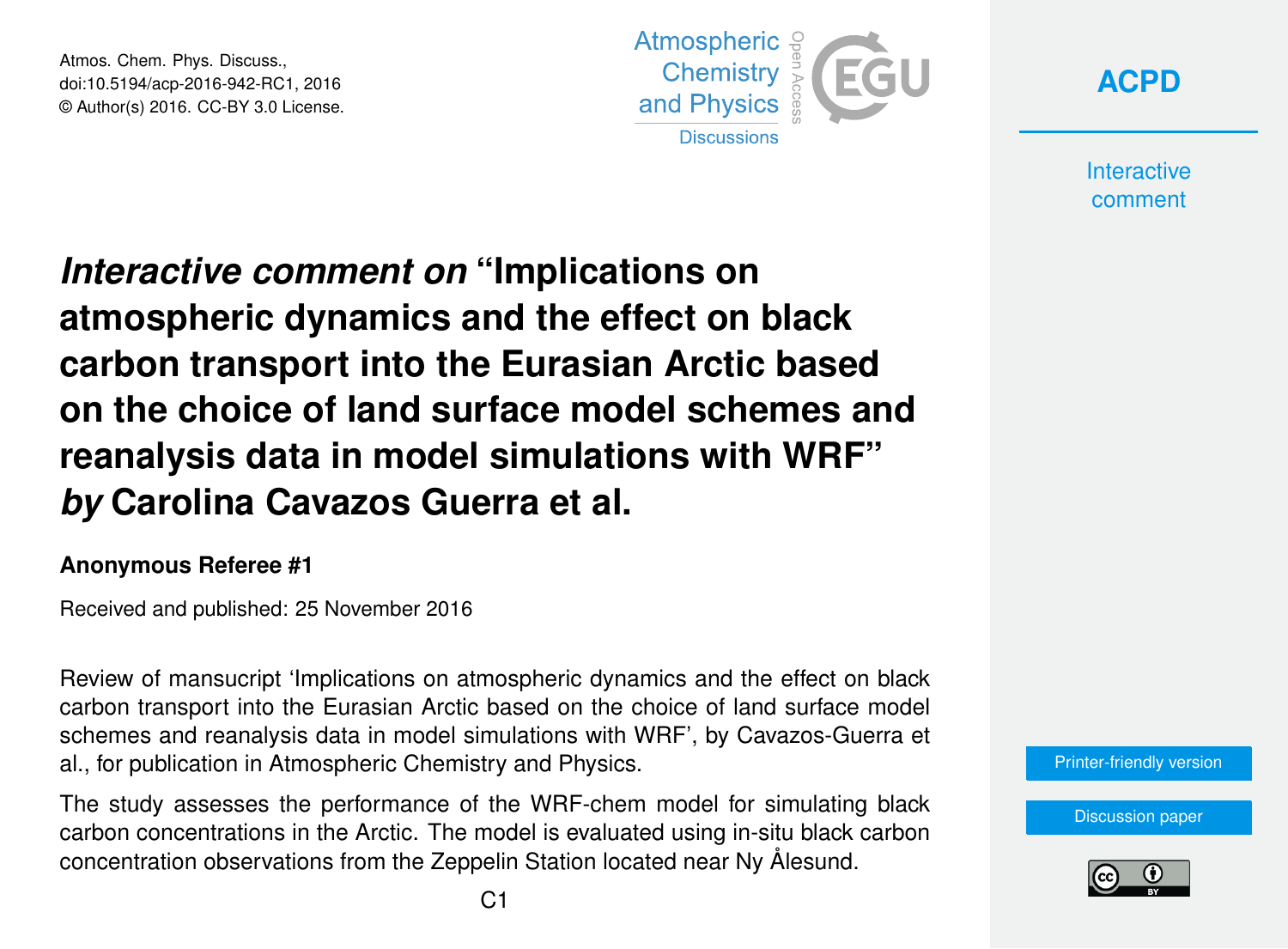Further experiments with WRF are performed to study how sensitive the model is to the choice of lateral boundary conditions, initial conditions, and land surface model used. In particular, simulations are performed using the ERA-Interim and ASR reanalysis products as initial and boundary conditions, and with the Noah Land Surface Model, and updated Noah Multi-Physics Land Surface Model. None of the model set-ups are found to be superior for all of the meteorological variables analysed, when compared with station data.

The WRF-Chem model was then run using the set-up with ASR for the initial and boundary conditions, and the Noah Multi-Physics Land Surface Model. The model if found to capture the overall seasonal cycle, with higher Black Carbon concentrations at the surface during winter compared with summer. However, there are biases in the absolute Black Carbon concentrations simulated, and the frequency distribution of concentrations do not match the observations. The problems for this may be the result of biases in the emissions data used as input data to the model. However, there are also known problems and in-consistencies with the methods used to measure black carbon concentrations, and there are very few black carbon measurements in general.

Overall, the study tackles a number of important and emerging topics for the scientific community. The study fits the scope of the journal well. It presents interesting results, and the text is easy to follow and understand. Therefore, I would recommend that the article be consider for publication, after the following comments have been addressed.

General comments: My main concern with the article is that the depth of analyses does not go far enough. I was left feeling somewhat disappointed at the end of the results section. After reading through the substantial methodology, there were only two very short sections on the implications of atmospheric dynamics on aerosol optical depth and black carbon deposition. The authors have conducted several very interesting experiments, and produced a number of exciting plots that contain a lot of information. I recommend that the authors take a little more time and consideration to interpret the results from these valuable analyses.

#### **[ACPD](http://www.atmos-chem-phys-discuss.net/)**

**Interactive** comment

[Printer-friendly version](http://www.atmos-chem-phys-discuss.net/acp-2016-942/acp-2016-942-RC1-print.pdf)

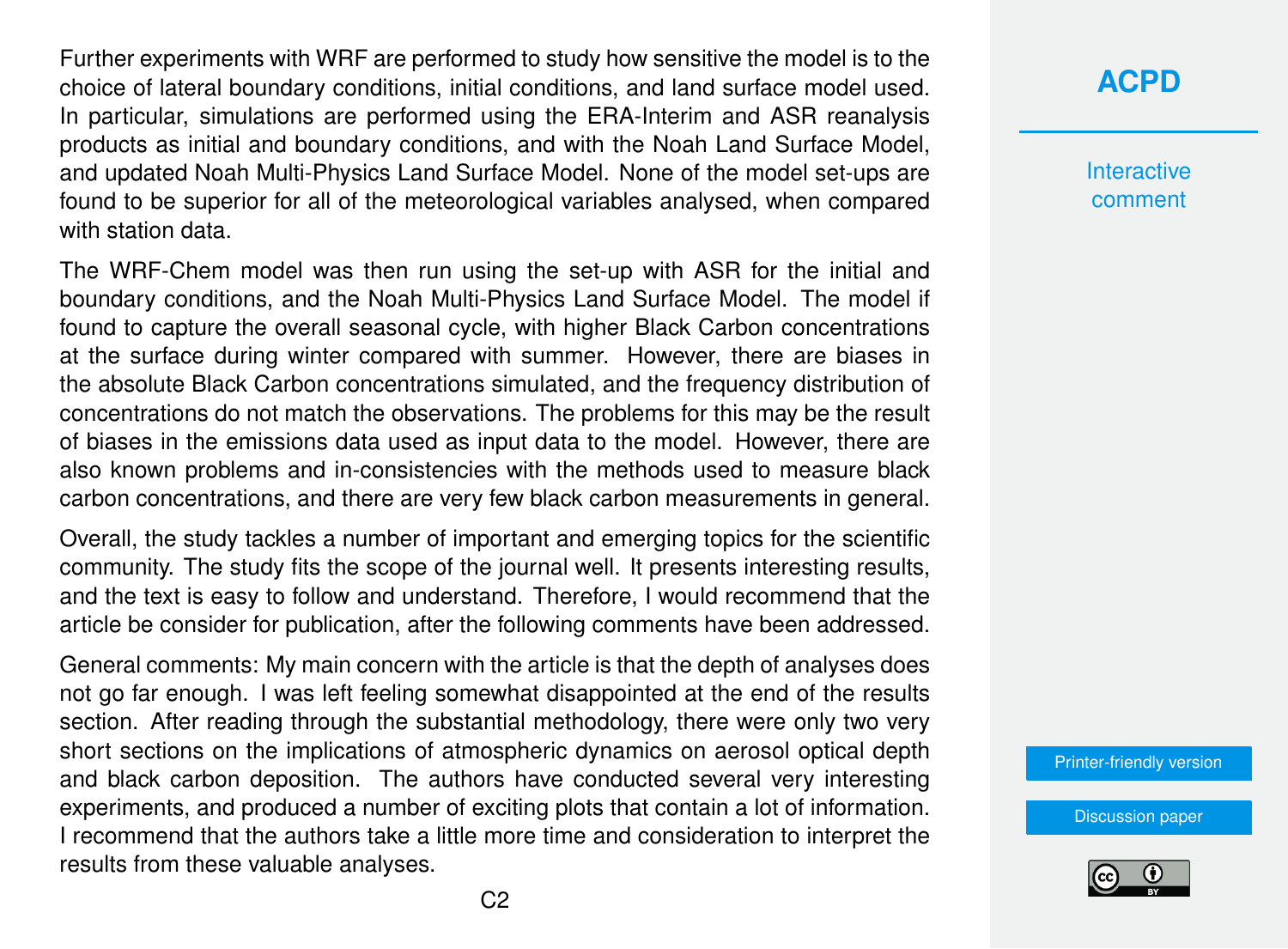1. The comparison of the four different simulations (noah asr, noahmp asr, noah ecmwf, noahmp ecmwf) needs to be made much stronger. For example, what has a bigger impact: the choice of land surface model, or the choice of boundary / initial conditions. Which performs better: ASR or ECMWF? Under what conditions does each simulation perform best: Coastal? Mountainous? Continental? High Arctic? Urban? Summer or winter?

2. Figure 8 seems to show that the choice of LSM has more impact on the vertical structure of the lower 2 km of the atmosphere than the choice of boundary conditions.

3. In Figure 7 there is a huge amount of information. However, this is just passed off as – there is a large spread among the different simulations and stations. This result is not surprising or new, and is not worthy of publication in itself. The stations cover a variety of settings. Some stations are near the model's lateral boundaries; some are in the central domain; some are coastal; mountainous; urban; Arctic; mid-latitude etc. All of these factors will influence how well the model performs. For example, can you see that the choice of ASR or ERA-I matters more at the model boundaries? Does ASR perform better for the high latitude stations? For which stations does the use of Noah MP have the biggest impact? I would recommend that you plot these Taylor diagrams for each individual station and look for patterns (not to be included in the paper necessarily). If there are no patterns, then this is a noteworthy result. However, only if the reader is convinced that these analyses have been conducted vigorously. At present, this is not the case.

4. Looking at Tables 4 – 5 and Figure 7, there appear to be some patterns. In particular, the use of Noah MP reduces biases and RMS errors for the surface temperature, accept for high latitude stations during FMA. In general, the use of Noah\_MP leads to an increase in surface temperature (reduced cold bias). While improving biases at the surface, the use of Noah MP makes the representation of the vertical temperature profile worse. Noah\_MP improves the surface winds and vertical wind profile. However, humidity biases are generally larger when using Noah\_MP. ERA-I generally has

### **[ACPD](http://www.atmos-chem-phys-discuss.net/)**

**Interactive** comment

[Printer-friendly version](http://www.atmos-chem-phys-discuss.net/acp-2016-942/acp-2016-942-RC1-print.pdf)

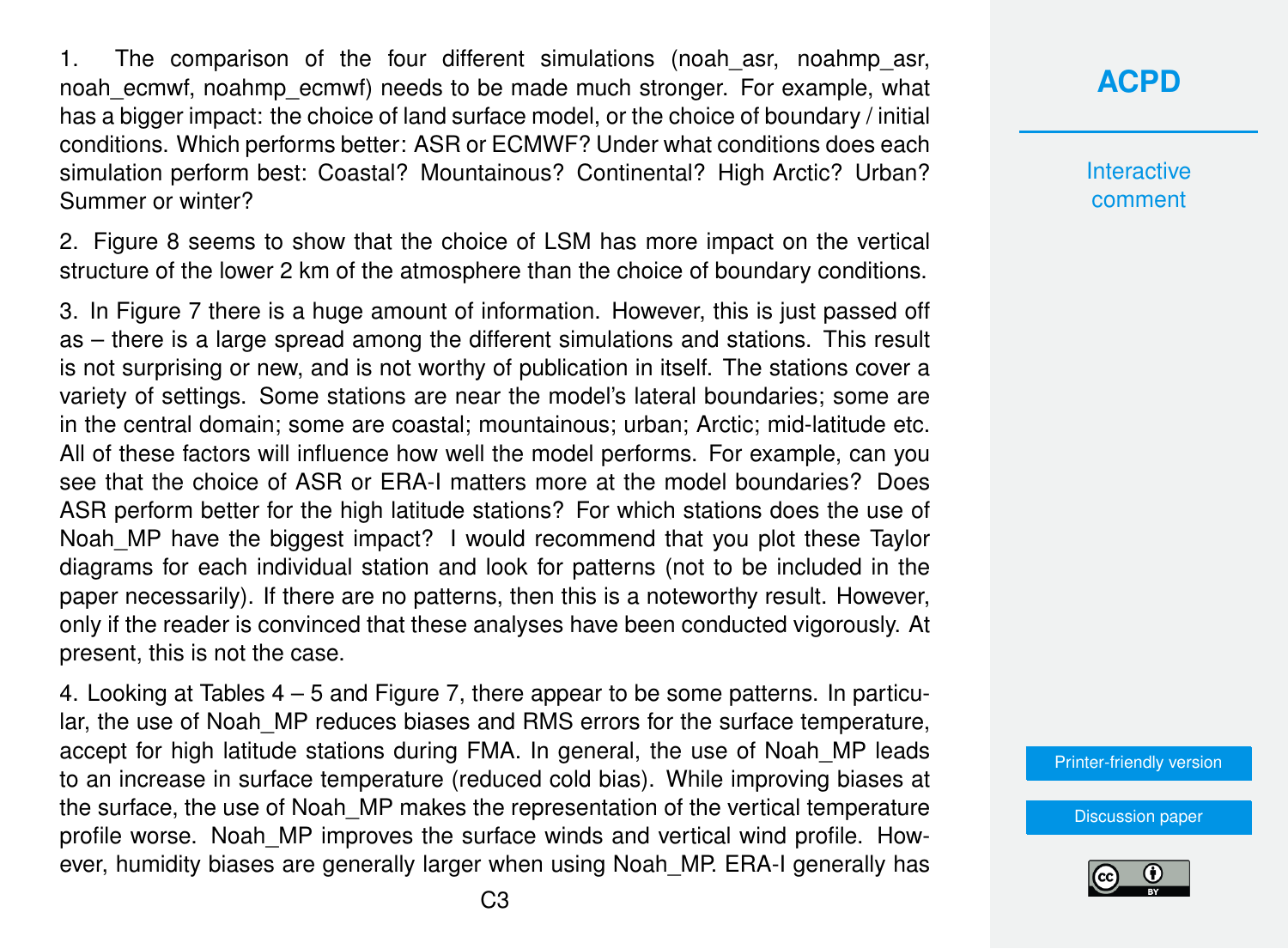smaller biases and RMS errors for the mean sea level pressure than ASR. Clearly these relationships will not hold everywhere, but where do they hold, and why?

5. Would it be worth comparing precipitation in the different simulations?

6. I was disappointed that WRF-Chem was not used with the other experimental set ups. I think there needs to be further justification why this was not done? However, I would strongly recommend that these simulations are performed. Do you expect the same results with the different experimental set ups? The title of the study gives the impression that this is what you set out to explore.

7. It is stated that the purpose of Section 3.2 is to assess the model performance of simulating black carbon, and explore linkages with the atmospheric circulation. However, there is no discussion in this section regarding how model biases in the temperature profile, wind profile or humidity profile influence the aerosol optical depth or black carbon deposition at any of these stations. Would it not make more sense to show the vertical profiles for the Aeronet Stations in Figure 9, and the Black Carbon Station in Figure 10, in Figure 8, rather than the three stations you have chosen? The conclusion drawn, that the biggest problem with the model is the emissions data used as an input may very well be true. However, it is necessary to show that you have explored how model biases in the atmospheric circulation / boundary layer may affect the results. This is what your title suggests the main topic of the paper is about.

8. This may go beyond the scope of the paper, however, I was also expecting some discussion or analyses of how individual storm events transport black carbon to the station in Ny Alesund, and where the sources of this black carbon are.

9. Structure: The structure of the paper has a number of issues. In particular the methodology section is too long and it is difficult to find the key pieces of information in this section.

10. The model domain and resolution should be discussed at the beginning of Section

## **[ACPD](http://www.atmos-chem-phys-discuss.net/)**

**Interactive** comment

[Printer-friendly version](http://www.atmos-chem-phys-discuss.net/acp-2016-942/acp-2016-942-RC1-print.pdf)

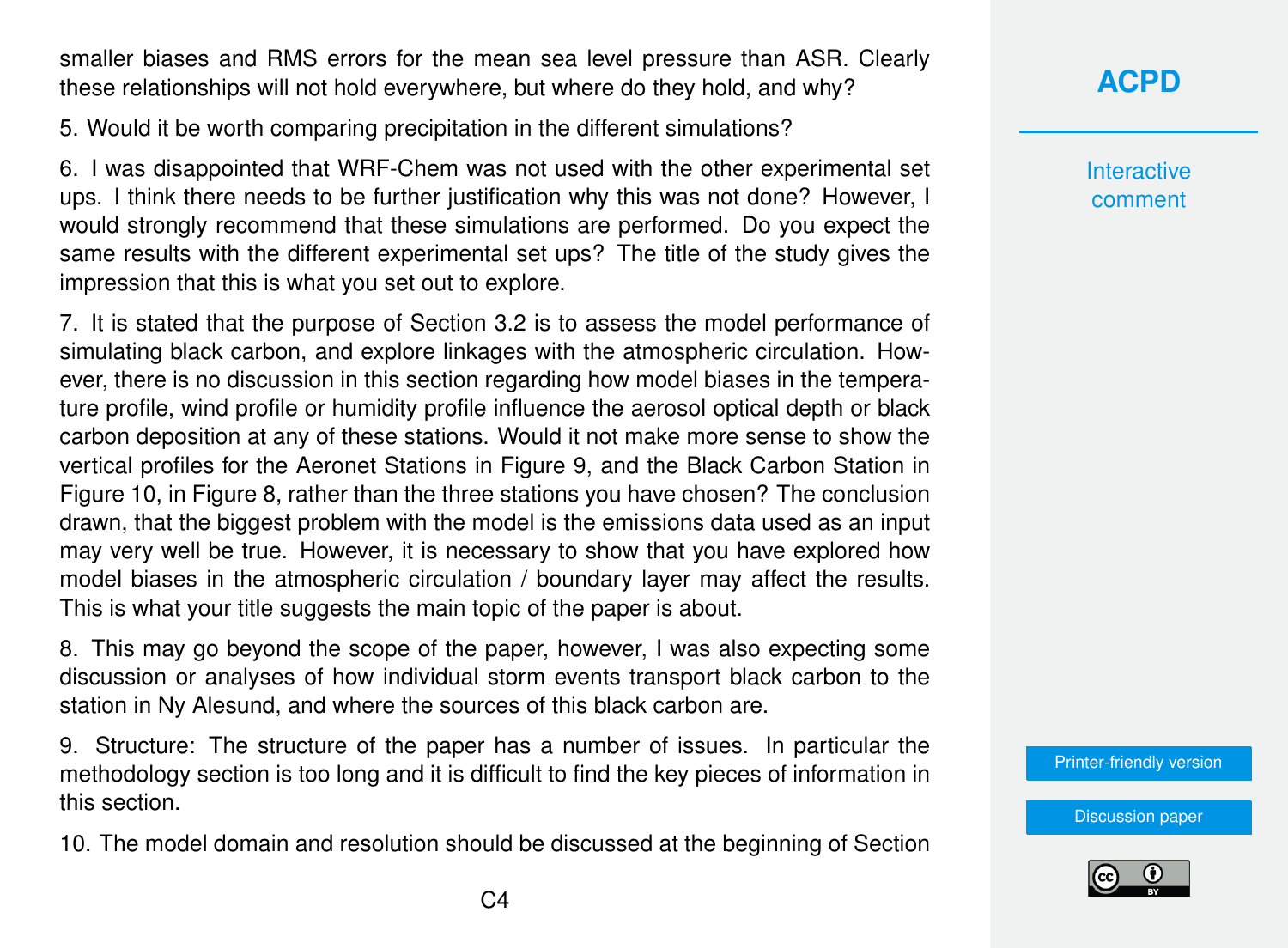2, when the WRF model is first introduced. The choice of model domain needs to be discussed in relation to the questions you wish to address in this study. Where are sources of black carbon for the Arctic?

11. The Section: Comparison between ERA-Interim and ASR belongs in the results section rather than the methodology.

12. Land Surface Model – the discussion of land surface models needs to be more focused. What are the differences between Noah and NoahMP? How do you expect these differences to affect your results. There is a paper by Wang et al. (2010) that discusses deficiencies in the representation of snow in the Noah LSM. Are these accounted for in the versions of Noah used in this study?

Specific comments:

13. Abstract and Conclusions. Lines 31 – 33, and 658 – 680: "The results suggest that there are other factors to consider such as, for example, the accurate simulation of the Arctic sea-ice decline, stratosphere troposphere interactions, atmosphere-ocean interaction, and boundary layer processes." At no point in the analyses are these issues touched are. There is no plot of sea-ice concentration for each of the model simulations. This is not a coupled model, and I would expect that the sea ice extent is prescribed from satellite observations? Most of the stations the model is compared to are far outside the Arctic. I would expect that the resolution of the model and representation of local topography and urban surroundings might be a larger issue? I recommend removing these sentences from both sections.

Introduction 14. The introduction should be more focused. Discussing air-sea-ice interactions, and the decline of Arctic sea-ice is okay. However, how is this relevant to your work? The discussion needs to come back to this at the end of the paper if you wish to keep this in the introduction.

15. Lines 78-84: There should be more discussion here, and citations, of the source

**Interactive** comment

[Printer-friendly version](http://www.atmos-chem-phys-discuss.net/acp-2016-942/acp-2016-942-RC1-print.pdf)

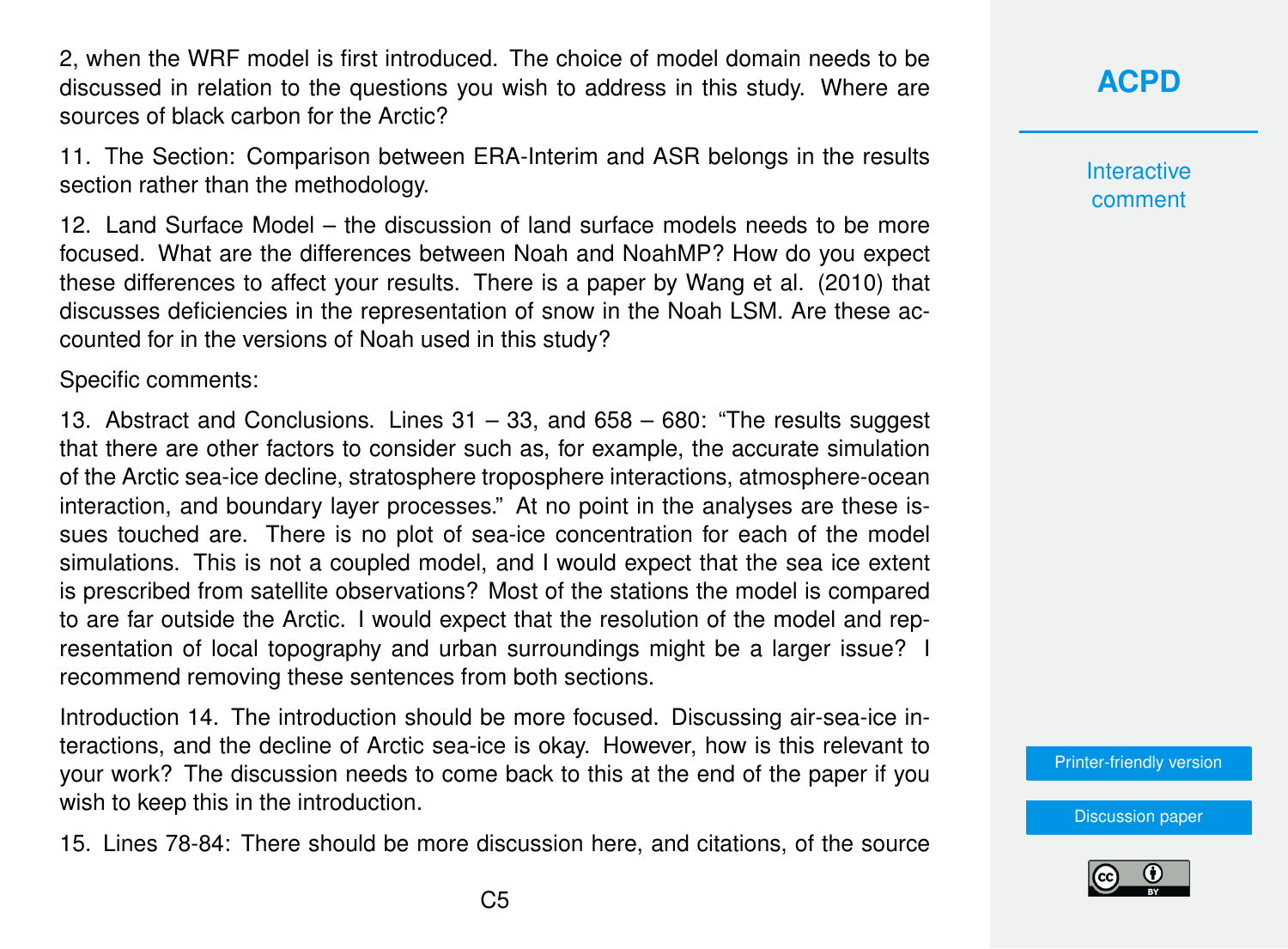regions and sources of black carbon in the Arctic. (e.g. Winiger et al., 2015)

Methods. 16. Line 153: Weather Research and Forecasting model. 17. Line 208: Is this issue fixed in Noah-MP? 18. Lines 237: ERA-Interim has 60 vertical model levels with the top level at 0.1 hPa. 19. Lines 240-242: Please add citations. 20. Line 320: Emissions. Please state in the text how the emissions are treated at the later boundary conditions. 21. Line 404: Aerosol observations. Please highlight more clearly in Table 3 and Figure 2, the seven Aeronet Stations, and the Zeppelin Station where black carbon observations were made. It may be useful to number all of the stations in the figure.

22. Line 597: Black Carbon. The recent study by Winiger et al. (2016) is worth considering here. They use the FLEXPART model to simulate black carbon concentrations at Zeppelin Station and in Abisko, Sweden. The model performs well in Northern Sweden, but underestimates the concentration at Zeppelin. This may be due to unaccounted local sources at Zeppelin.

23. Figure 11: For consistency, please make the x-scales in parts (a) and (b) match. 24. Figure 9: Show station numbers in part (a) to match part (b) 25. Figure 6: Why is this shown for the noahmp ecmwf, when noahmp asr is used with WRF-chem? 26. Figures 3 – 10: Please avoid using the same black colour to mark stations, plot contours and outline countries. It is very confusing. The resolution and size of some of the figures should be increased. 27. Figure 1: It is somewhat misleading to use the terms RMS and bias when comparing two reananlyses products. 28. Tables  $4 - 5$ . Please use the same ordering in both tables for the four different simulations.

References

Winiger, P., A. Andersson, K. E. Yttri, P. Tunved, and Ö. Gustafsson (2015) Isotope-Based Source Apportionment of EC Aerosol Particles during Winter High-Pollution Events at the Zeppelin Observatory, Svalbard. Environmental Science & Technology, 49 (19), 11959-11966, DOI: 10.1021/acs.est.5b02644



**Interactive** comment

[Printer-friendly version](http://www.atmos-chem-phys-discuss.net/acp-2016-942/acp-2016-942-RC1-print.pdf)